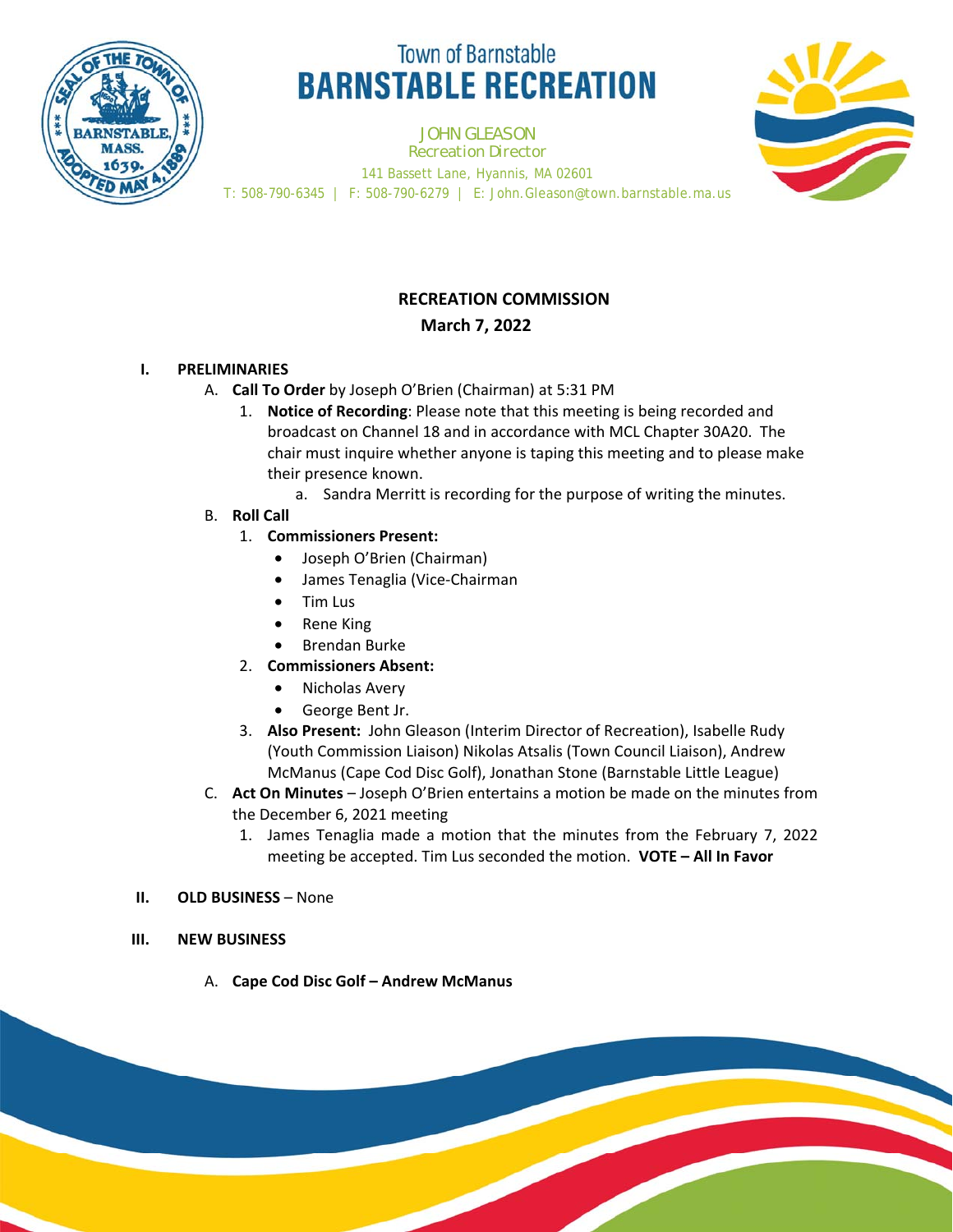- 1. A 501(c) whose purpose is to manage and maintain Burgess Park and promote Disc Golf
- 2. Host in season and off season League as well as tournaments
- 3. Membership dues help with upkeep of the course
- 4. They have spoken with David Anthony and the Director of Recreation to get a formal agreement with the Town of Barnstable

## B. **Barnstable Little League – Jonathan Stone**

- 1. Jonathan has replaced Mike Clark as the President of the organization
- 2. Season is April 27-June 19 with April 30 as the official opening day
- 3. \$200,000 was awarded form the Community Preservation Committee to use toward the new building for the bathrooms
- 4. Vision is to get as many players as possible, moving more towards player development instead of just focusing on winning
- 5. Scholarships are available
- 6. Maintenance as well as trash is being addressed through the season with volunteers

Brendan Burke joined the meeting at 6:00PM

## **IV. STAFF REPORT – JOHN GLEASON (Handout A)**

## A. **Administration**

- 1. Attended Massachusetts Recreation and Parks Association Conference
	- a. Received Community Impact Award for Cape & Islands region
- 2. Appointed Recreation Director on March 22nd
- 3. Met with Centerville Playground Committee to begin the process of designing the playground
- 4. Met with BYLA and DPW to go over use of McBarron Field for the season
- 5. Received funding on March 23 from the JFK Memorial Trust Fund Committee
- 6. Received Street Soccer Cage from Mettle Sports: HYCC parking lot
- 7. Staff is tracking Clear Company for new applicants
	- a. Staff are setting up interviews on Clear Company
	- b. Staff are sending out re-hire packets to the returning staff

## B. **Aquatics**

- 1. Parking Permits (Beach Stickers) are available online or by mail
- 2. Applications are available online for all Aquatic Positions
- 3. Lifeguard Tryouts: April 16, May 7, & May 14
- C. **HYCC**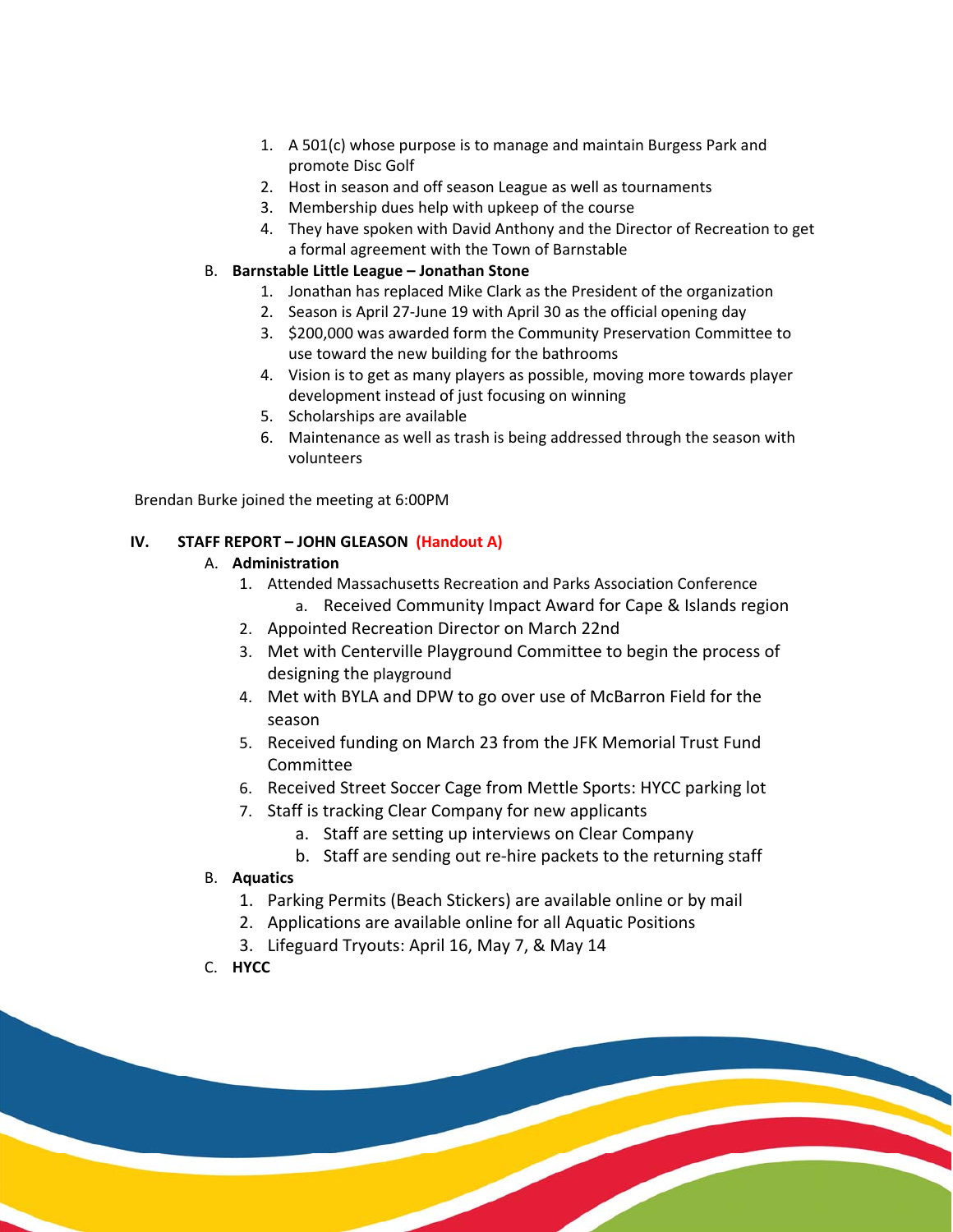- 1. Children's Cove: Presentation on Cyber awareness and safety for the SOAR Program
- 2. Finished up high school athletics in the facility: BHS Hockey and Sturgis Basketball
- 3. Lobster Pot Tournament this weekend March 18-March 20
	- a. Backside Bakes sold packaged food and beverages out of the concession stand during the tournament
- 4. Staff continues to meet and discuss snack bar options
- 5. Hosted Brazilian Job Fair
- 6. HYCC will be closed for spring maintenance April 16-April 24

## B. **Recreation Programs**

- 1. All winter activities ended: We had a great season with a wide range of programs
- 2. Staff meeting with potential new vendors
- 3. Summer Leisure Program: Flyers and emails out to the community

## C. **Youth Services**

- 1. Continue program planning for support groups
	- a. HIPPA release form
	- b. Disclaimer and Waiver forms
- 2. Coordinating with Hyannis Public Library for space to hold future groups
- 3. Outreach: working with one family on insurance and support, and on youth on finding a therapist

## E. **Youth Commission – Isabelle Rudy** (Vice-Chairman)

- 1. February was planning month
	- a. Suicide and Self-harm Prevention sub-committee was formed
	- b. Youth Summit
		- i. To held at the Barnstable Adult Community with lunches and fair at Barnstable Intermediate School
	- c. One Love Art Competition in conjunction with Independence House
	- d. Job Fair
		- i. 283 students and 37 businesses were in attendance
		- ii. Marketing was strong
		- iii. Attendees were from all over Cape Cod

#### **VI. LIAISON'S REPORTS**

#### A. **James Tenaglia – CPC**

1. \$200,000 was approved for Little League and will go in front of the Town Council